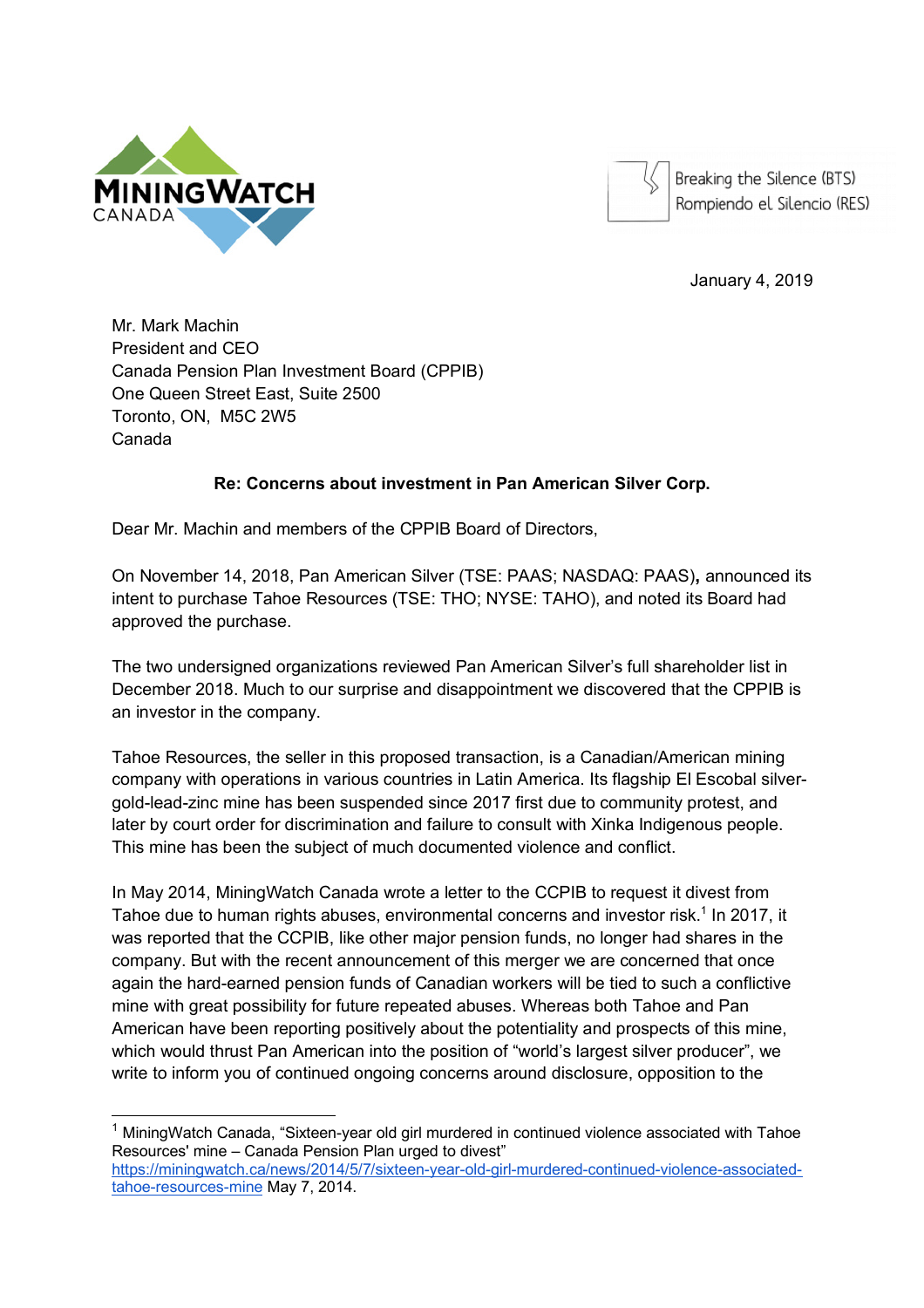Escobal mine, and the likelihood of further human rights abuses if communities' rights are not respected. As such, we would like to take this opportunity to express our concerns and alert the CPPIB of the potential risks of such a transaction.

## *Background*

*Tahoe's, and now Pan American's, "failures to disclose"* 

In 2016, the Canadian legal organization Justice and Corporate Accountability Project (JCAP), filed a complaint with the U.S Securities Commission against Tahoe Resources, and in 2017 filed another complaint to the British Columbia Securities Commission (BCSC) against the company on behalf of US and Canadian human rights organizations, including MiningWatch Canada and Breaking the Silence. The complaint indicated that Tahoe had not disclosed the social conflict around its Escobal mine in Guatemala and that the company had not consulted with the Xinka Indigenous Peoples. At that time, Tahoe denied both the existence of the Indigenous population and any obligation to proceed with the consultation process. Shortly after the second complaint was filed, a Guatemalan court order was issued to suspend the Escobal mine, and later on September 3, 2018, the suspension was confirmed by the Constitutional Court of Guatemala and will remain in effect until the consultation process is complete. Escobal has already been suspended for 18 months and there is no clear idea as to if or when it will begin operating.

This week, on January 3rd, JCAP, on behalf of the Earthworks (USA) Maritimes-Guatemala Breaking the Silence Network (Canada) and MiningWatch Canada submitted two more complaints to the BCSC, this time against both Tahoe Resources and Pan American Silver, requesting that an investigation of both companies' disclosures be undertaken by the Commission<sup>2</sup>

This last series of complaints insists that both Tahoe Resources and Pan American Silver have presented unjustifiably "positive" outlooks on the likelihood of obtaining a "social licence" around the Escobal mine.

This pattern of failing to disclose information pertinent to shareholders seems endemic. Tahoe Resources is currently the subject of 4 class action lawsuits that shareholders have filed in the US and Canada for material losses incurred due to the company's failure to fully disclose $3$ 

## *Tahoe Resources' Escobal mine faces strong opposition at the local level*

Furthermore, Canadian organizations like Breaking the Silence and MiningWatch Canada and US-based organizations like Earthworks have been working in collaboration with Guatemalan organizations to help make their voices heard. They have been reporting on Tahoe's long-standing failure to achieve a "social licence" to operate the Escobal mine.

<sup>&</sup>lt;sup>2</sup> MiningWatch Canada, "Securities Commissions Asked to Investigate Ahead of January 8 Tahoe-Pan American Silver Merger" https://miningwatch.ca/news/2019/1/3/securities-commissions-askedinvestigate-ahead-january-8-tahoe-pan-american-silver January 3, 2019

 ${}^{3}$ Earthworks, "Pan American Silver poised to buy huge trouble with acquisition of Escobal mine", https://earthworks.org/blog/pan-american-silver-poised-to-buy-huge-trouble-with-acquisition-ofescobal-mine/ December 1, 2018.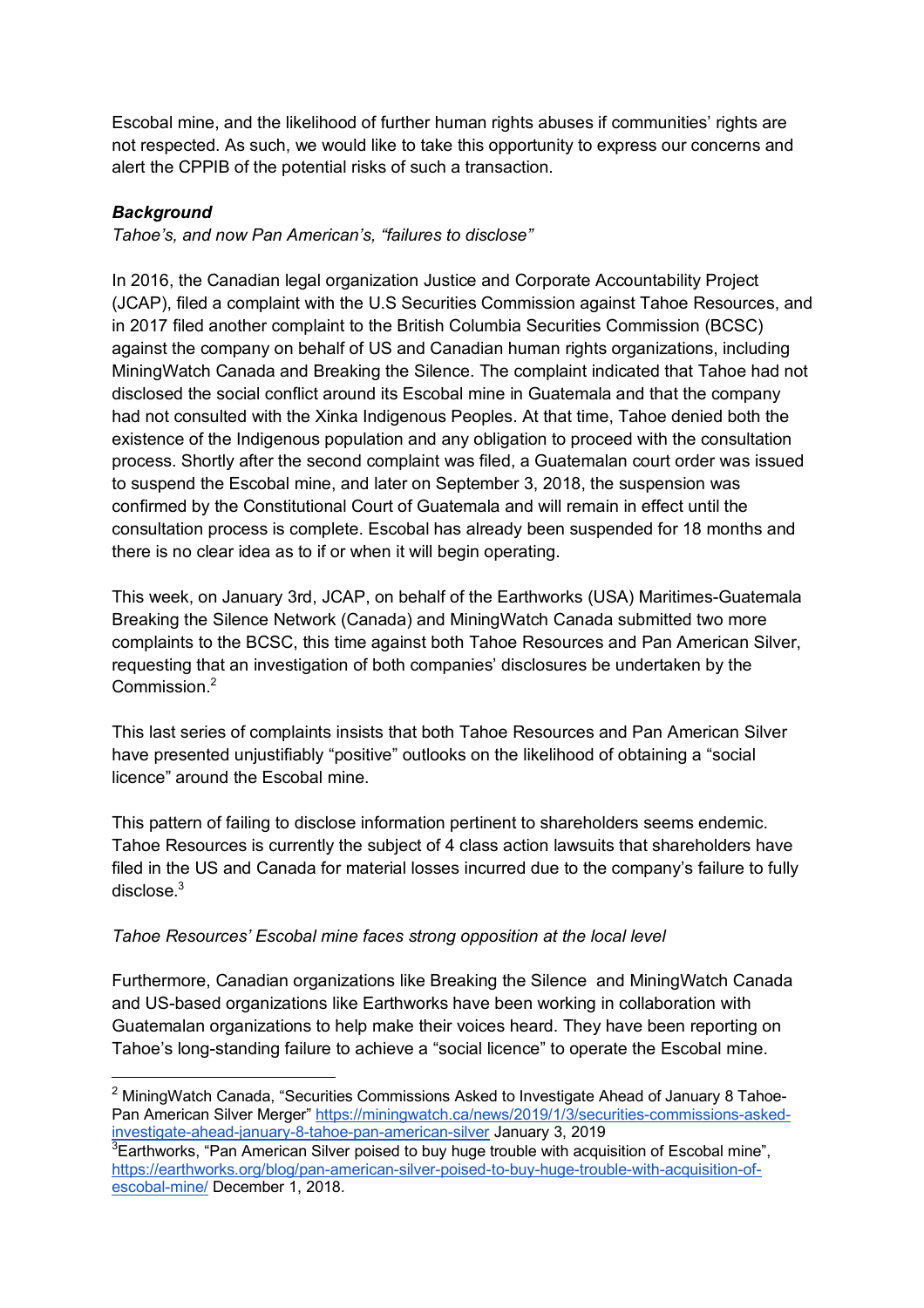For nearly a decade, communities in Guatemala have been peacefully resisting Tahoe's operations in southeastern Guatemala, including the Escobal mine and surrounding exploration permits over concerns about environmental, social and cultural impacts. Their efforts have resonated internationally. In September 2018, over 3700 individuals signed onto a letter which endorsed the demand of the communities of peaceful resistance of Santa Rosa, Jalapa, and Jutiapa, and the Indigenous Xinka Parliament, for "permanent closure" of the mine. In addition, the communities, in a letter which was delivered to the Tahoe Resources' offices in Reno, Nevada, and Guatemala City in August of this year, clearly stated their unwavering opposition to the mine.

*"Let us be clear: Our opposition to mining in our territory and the future of the Escobal mine specifically does not depend on the outcome of the legal case currently before the Constitutional Court."*

Furthermore, mayors in five municipalities surrounding the Escobal mine are refusing royalty payments, respecting the wishes of their constituents who voted in municipal referendums saying "no" to metallic mining in their communities. Currently, there are two peaceful resistance camps in the communities of Casillas and Mataquescuintla, working as a checkpoint for mine-related traffic 24 hours a day since June 2017.

The company has not respected the communities' actions, instead opting to repress, downplay, distort, and manipulate communities' peaceful forms of resistance. Tahoe Resources is currently the subject of an ongoing civil lawsuit for negligence and battery in British Columbia brought by four Guatemalan citizens who were shot at close range by the company's private security forces in 2013 during a peaceful protest.<sup>4</sup> Human rights organization Protection International released a report documenting an escalation of repressive tactics against those involved in the mine's opposition and a generalized state of tension in the region.<sup>5</sup>

It is clear that despite the positive outlook that Pan American Silver may be presenting to its shareholders about the purchase, there are serious concerns that need to be considered before voting in favour of a merger which would enable continued investment in such a problematic project.<sup>6</sup> Moreover, serious questions need to be asked, and the CCPIB, as a shareholder, needs to exercise its right to be fully informed and made aware of all of the risks (moral, economic, and political) that this investment poses for Canadian public money.

## **CPPIB should vote "no" to the proposed merger on January 8th, in Vancouver.**

As Canadian organizations and as individual contributors to the Canada Pension Plan, we are concerned that the CPPIB will renew its shareholding interest in the Escobal project with this announced merger, despite the grave human rights abuses which have occurred, thereby endorsing its violent past and surely conflictual future. According to reporting in 2017, major pension funds divested from Tahoe Resources, noting it a "harmful investment"

 <sup>4</sup> For more information on the ongoing suit, see the "Tahoe on Trial" blog: https://tahoeontrial.net

<sup>5</sup> https://www.protectioninternational.org/es/publications

<sup>&</sup>lt;sup>6</sup> Earthworks, op cit.